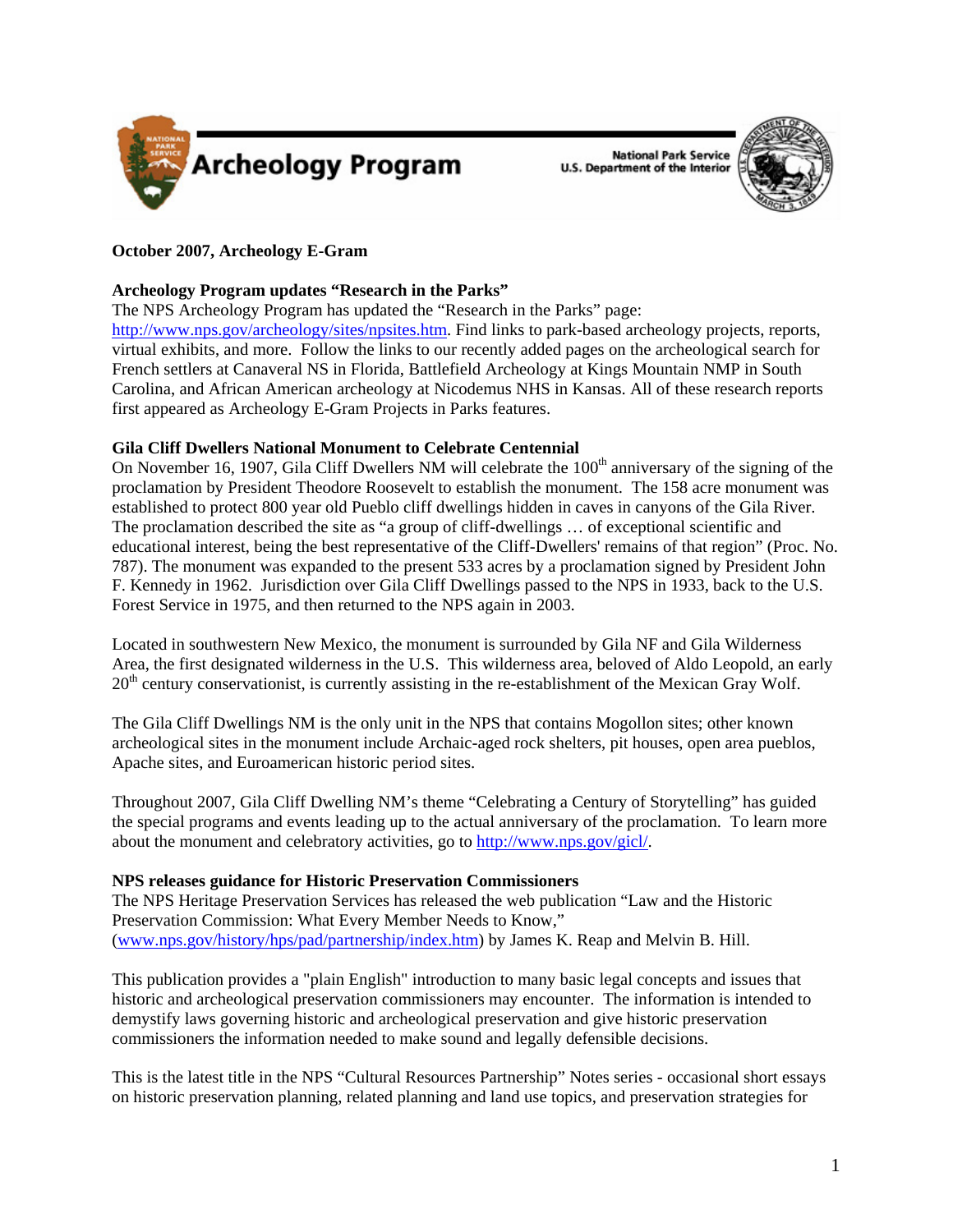federal agencies, tribes, states, and local governments. There are four other issues in this series available both on-line and in hard copy. Hard copies are available from Susan L. Renaud, Series Editor.

## **Archeological Resources in Teaching with Museum Collections**

The NPS Museum Management Program's "Teaching with Museum Collections" web pages provide lesson plans for educators that use NPS collections in student-centered activities. The lesson plans emphasize the links between the "real things" – objects in museum collections – and America's history and prehistory. Collections connect students to their past; to rich and varied cultures; and to momentous events, inspired ideas, and the places where history happened.

Two of the eight available lesson plans focus on Native American and archeological themes. One, "Bandelier National Monument," examines archeological tools, and links the tools and activities to the social roles of community-members who performed the activities. The lesson plan cleverly links past and present, demonstrating the vitality of living Pueblo culture, through an examination of Pueblo potterymaking today.

The other archeological lesson plan in "Teaching with Museum Collections" focuses on collections in Nez Perce NHP. The lesson plan explores gender roles and culture change through examination of clothing. The vibrant and colorful photographs that the lesson plan developers have assembled will capture students' attention and hold their interest.

The lesson plans include reading materials, web resources, glossaries, classroom activities, and link to national educational standards. Although targeted to a specific age group, both plans can be adapted to younger or older students. A teaching tool "How to Read an Object" helps teachers to structure students' discussion about a particular image.

These lesson plans and others are available on the NPS Museum Management Program website at <http://www.nps.gov/history/museum/tmc/index.htm>.

## **Archeologist Julie King reappointed to ACHP**

President George W. Bush announced his appointment of four individuals to the Advisory Council on Historic Preservation (ACHP). New appointments to the ACHP are Thomas R. Miller of Franklin, Tennessee, and John A. Garcia of Albuquerque, New Mexico. Reappointed to the ACHP to historic preservation expert positions for a second four-year term are Julia A. King of St. Mary's City, Maryland, and Ann A. Pritzlaff of Denver, Colorado.

"We are delighted to welcome Mr. Garcia and Mayor Miller to the ACHP, and to retain the expertise and enthusiasm of Ms. Pritzlaff and Dr. King who have been vital to our preservation efforts," said John L. Nau, III, ACHP chairman.

Julia A. King is associate professor of archaeology and anthropology at St. Mary's College of Maryland. She has been a major force in the ACHP effort to update archaeological guidelines with reference to the federal and national preservation structure. With more than two decades' experience as an archaeologist, researcher, author, and educator, King holds a doctorate in American Civilization from the University of Pennsylvania.

### **USGS Releases Biodiversity Images Website**

Need a picture of a common potoo to illustrate an archeological talk? How about a cattle tyrant? Now you can get them! The USGS-National Biological Information Infrastructure (NBII) has released a new Web site for its rapidly growing Digital Image Library (DIL) [<http://images.nbii.gov](http://images.nbii.gov)>. Containing thousands of images donated by photographers and organizations, the DIL goes beyond many other media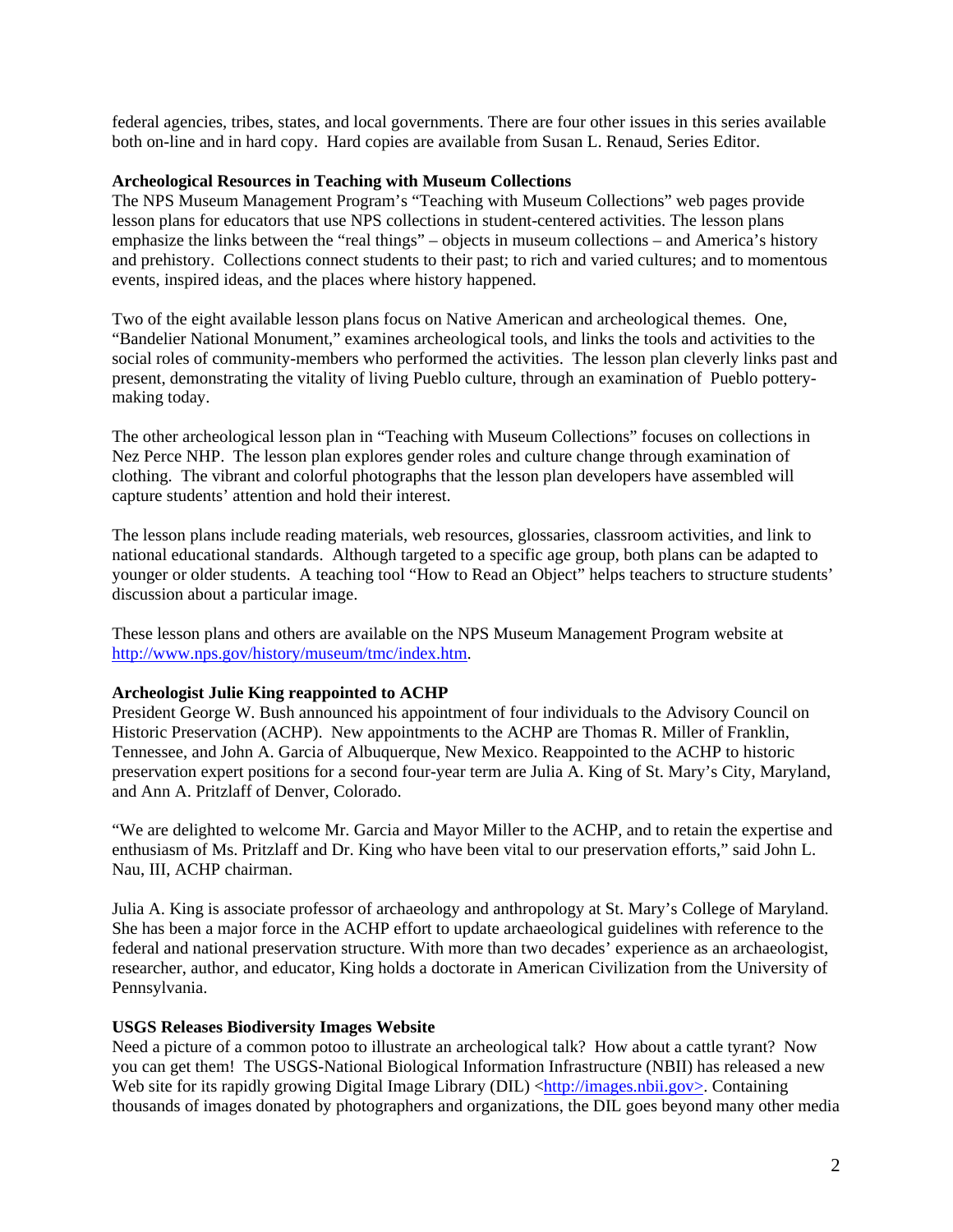sites by linking images to detailed information such as location, scientific and common names, and habitat and behavior descriptions to support research, education, and decision-making. With 30,000 images in the queue, the DIL allows multiple ways to browse the collections and select images. Additional tools are being developed to support advanced searching, related content discovery, collaboration, and more! **Contact:** Annette Olson 703-648-4080

# *George Wright Forum* **Challenges NPS in Essay Series**

The *George Wright Forum*, journal of the George Wright Society (GWS), is celebrating the centennial of the NPS by launching a decade-long essay series to run until 2016, the centennial year. In soliciting the essays, the editors challenge the agency to bring voices into the centennial conversation that represent a broad range of viewpoints, including those not traditionally part of the conversation on America's national parks. The GWS Board will commission essays from well-known writers who have a demonstrated interest in national parks but, just as importantly, they will also seek out analysts who are addressing important issues that are relevant to parks but who have not yet applied their thinking in that way.

The first essay in the series is "On the Brink of Greatness: National Parks and the Next Century" by Dwight Pitcaithley, retired NPS Chief Historian. This essay (Volume 24:2) is available online at <http://www.georgewright.org/>. Comments are welcome.

The Board welcomes the participation of George Wright Society members and other readers of *The George Wright Forum* in this ambitious journey of discovery. Who are the people who have inspired NPS employees in their work? Is there a philosopher, an essayist, or a novelist whose work has influenced NPS approaches to issues affecting parks? Are there scientists, anthropologists, or historians whose thinking should be brought to the attention of the parks community?

The Board is soliciting suggestions for topics that should be included in the Centennial Essay Series. It would be helpful if the suggestions were accompanied by the name and contact information of one or more individuals to develop the ideas into an essay. The GWS Publications Committee also welcomes specific proposals for essays from authors themselves. Again, proposals can come from any field of endeavor so long as they consider important issues related to the NPS as an agency, or the resources of the national park system. All submissions—whether suggested topics, proposals for essays, or complete essays—should go to: The George Wright Society, P.O. Box 65, Hancock, MI 49930-0065 USA, or by email to info@georgewright.org.

Those interested in the future of the National Parks will also be interested in an earlier essay by historian Richard Sellars (Volume 24:1 (2007)), "The National Park System and the Historic American Past: A Brief Overview and Reflection." **To read back issues go to [http://www.georgewright.org/backlist\\_forum.html](http://www.georgewright.org/backlist_forum.html)**

## **Projects in Parks: Identifying Contact Period Sites on St. John USVI**

In many places in the world, little is known about the actual interactions between indigenous populations, Europeans, and Africans during the early period of European expansion, despite its importance to global history. The U.S. Virgin Island of St. John is no exception. The Danish government sent out settlers to the island, in defiance of both British and Spanish imperial claims, as early as 1672. The settlers found "only a few Indians" on the island. By the time of formal colonization,  $18<sup>th</sup>$  century St. John was completely deserted of all indigenous inhabitants. Who were the indigenous inhabitants that were encountered at the time of European contact, and what became of them? How did the Danish colonists adapt to new social, economic, and environmental conditions?